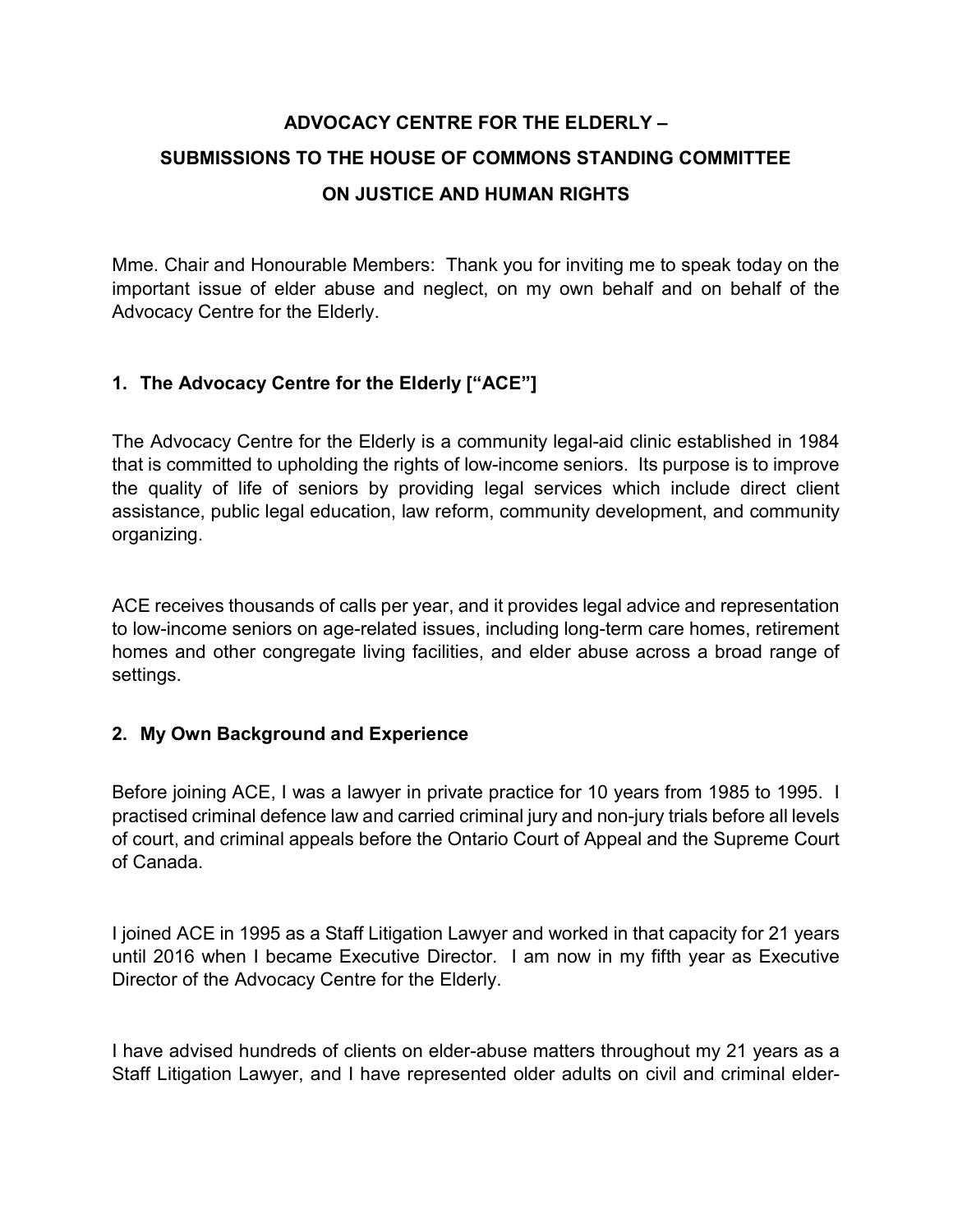abuse related legal proceedings, including victim and witness representation before the courts in criminal elder-abuse matters.

I am a former chair of the Canadian Bar Association, National Elder Law section; a member of the Ontario Courts Accessibility Committee; the Ontario Public Guardian and Trustee, Guardianship Advisory Committee; the Ontario Retirement Homes Regulatory Authority, Stakeholder Advisory Committee; and of many other committees and organizations that deal directly with issues of aging and elder abuse and neglect. I have won an award for excellence in teaching gerontology at Ryerson University. For nearly a decade, I taught elder abuse on a regular basis to Toronto police officers at the former C.O. Bick Police College. I have presented on elder abuse at Elder Abuse Awareness and Prevention Conferences and training programs at the Ontario Police College; to Ontario Provincial Police detectives and investigators; and at the Ontario Crown Attorneys' Association annual training conference. I am a distinguished fellow of the Canadian Centre on Elder Law studies.

I am familiar with issues of elder abuse and neglect in long-term care homes, retirement homes and other congregate living facilities, and with the criminal ramifications of elder abuse and neglect in those situations.

# 3. Elder Abuse and Neglect in Long-Term Care Homes Is a Systemic Problem That Requires a Systemic Response from the Criminal Justice System

The Criminal Code of Canada needs to be amended by adding a new charging section that is separate and distinct from failure to provide the necessaries of life and from criminal negligence, both of which offences speak to duties tending to the preservation of life, but do not sufficiently respond to elder abuse and neglect in long-term care homes, retirement homes and other congregate living facilities.

I think of a new offence as "criminal endangerment", which could include the following essential elements:

- i. an individual or an organization has entered into a contract to provide care and/or supervision to a person;
- ii. the individual or organization has failed to provide adequate care and/or supervision to the person; and,
- iii. the failure to provide adequate care and or supervision has endangered the health and/or safety of the person.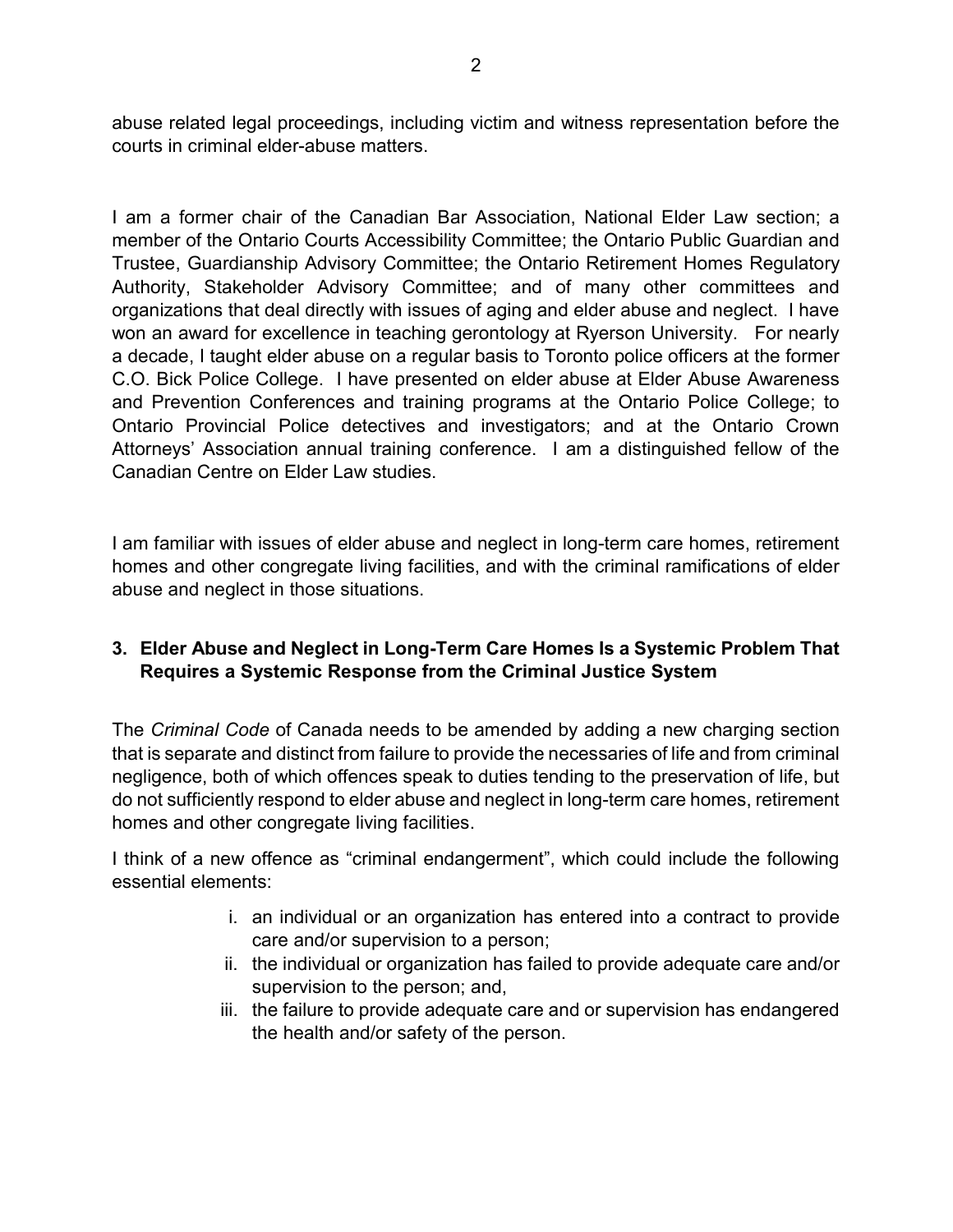In keeping with a similar crime against the person of failure to provide the necessaries of life under section 215 of the Criminal Code, a punishment of imprisonment of up to five years, upon conviction by indictment, or of up to two years less a day upon conviction by summary conviction procedure could be an appropriate range of sentence.

As is the case with criminal negligence under sections 219-21 of the Criminal Code, discrete offences of criminal endangerment causing bodily harm and criminal endangerment causing death could be created, with similar penalties of imprisonment of up to 10 years for criminal endangerment causing bodily harm, and of life imprisonment for criminal endangerment causing death.

These proposals represent serious offences with serious consequences that reflect the severe vulnerability of the victims, the position of trust held by care providers, and the profound power imbalances that exist between those who provide care and those who receive it.

#### 4. Whistleblower Protection

It is critically important that the *Criminal Code* should also protect whistleblowers by creating a separate and distinct offence in the nature of a crime against the administration of justice for an individual or organization to retaliate against a resident of a long-term care home, retirement home, or other congregate living facility for making complaints concerning criminal endangerment or other aspects of failure to provide adequate care and supervision.

A similar offence is found in section 139 (2) and (3) of the Criminal Code in respect of obstruction of justice and the intimidation or interference with witnesses in an existing or proposed judicial proceeding.

Without strong whistleblower protection, there will be no existing or proposed judicial proceedings because complaints will not be made and charges will not be laid

Many older adults are afraid to make complaints about inadequate care because they fear retaliation from their caregivers. Any criminal offences concerning failure to provide adequate care and supervision would be meaningless in the absence of strong whistleblower protections that would give long-term care home residents, their families,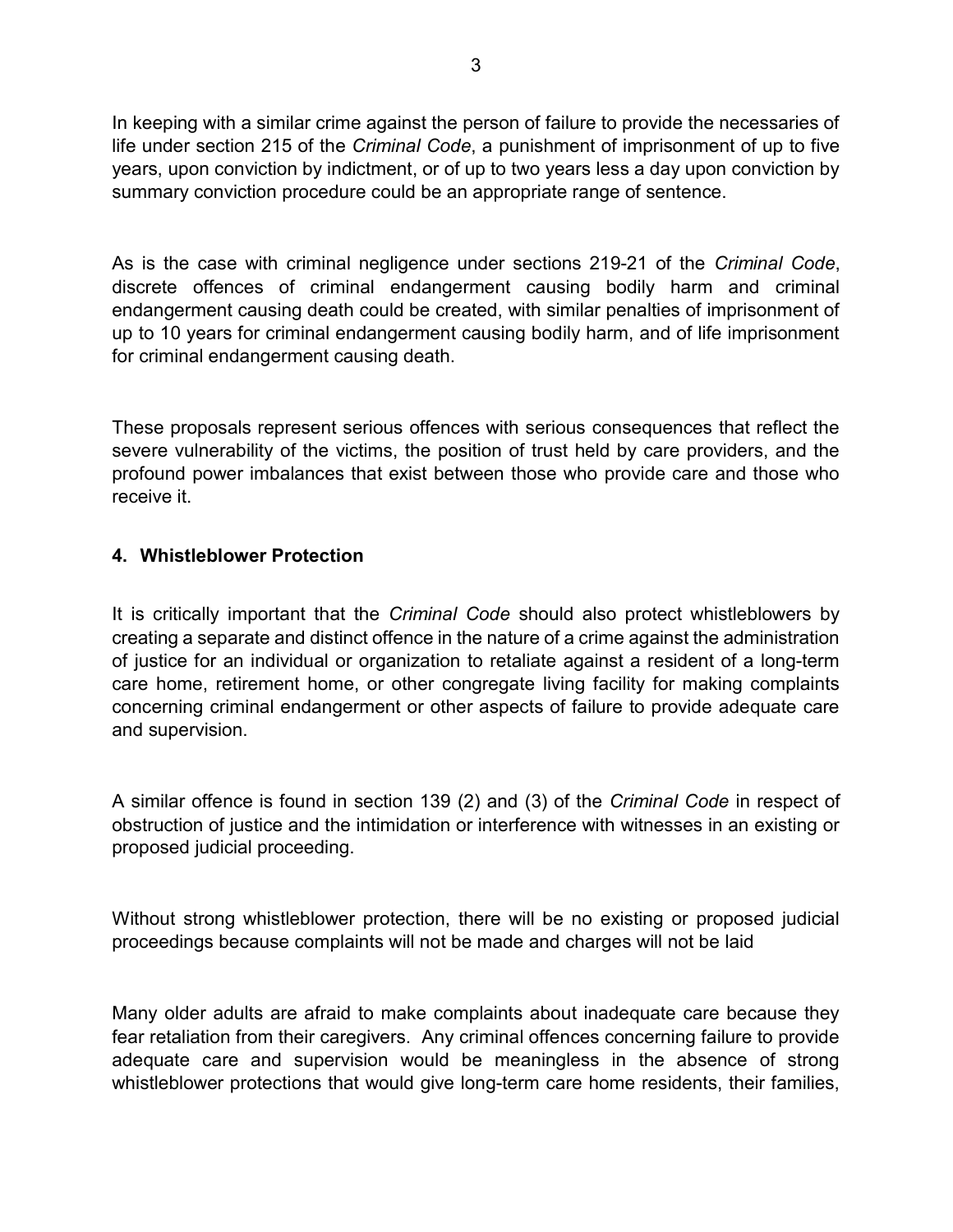substitute decision-makers, friends and other loved ones assurances that interference with their right to make complaints will be respected and upheld.

Obstruction of justice carries a maximum penalty of two years imprisonment, on conviction by indictment; or of up to two years less a day upon conviction by summary conviction procedure under section 787 of the Criminal Code.

## 5. Criminal Responsibility of Officers and Directors

It is critical that criminal responsibility extend not just to individuals and organizations in general, but specifically to those who own, govern and operate long-term care homes, retirement homes and other congregate living facilities. This means that criminal responsibility should specifically apply to the directors and officers – and any others who are in the position of owning, governing and/or operating – such a congregate living facility.

One of the many difficulties in prosecuting offences such as failure to provide the necessaries of life and criminal negligence causing death or bodily harm is identifying which, if any, of the individuals associated with the operation of a home should be held personally responsible for criminal sanctions where the home has profoundly failed to provide adequate care that has endangered a person's health and safety, even to the point of bodily harm or death.

It may be tempting during the course of an investigation to identify and prosecute individuals farther down the food chain, who are more closely connected with hands-on resident care, as scapegoats for an organization that has failed to provide the systems and resources that are needed to ensure the safety and security of its residents and the provision of adequate care.

Those who own, govern and operate congregate living facilities are fundamentally responsible for committing resources, setting budgets, establishing operating procedures, recruiting and maintaining adequate staff, and ensuring that enough well qualified staff are on site at all times to provide essential care. If a home is not managed properly, it is foreseeable that registered staff such as nurses, social workers and occupational therapists, and unregistered staff such as personal support workers will be placed in highly compromised situations in which they are completely unable to provide the care that is needed for want of adequate resources.